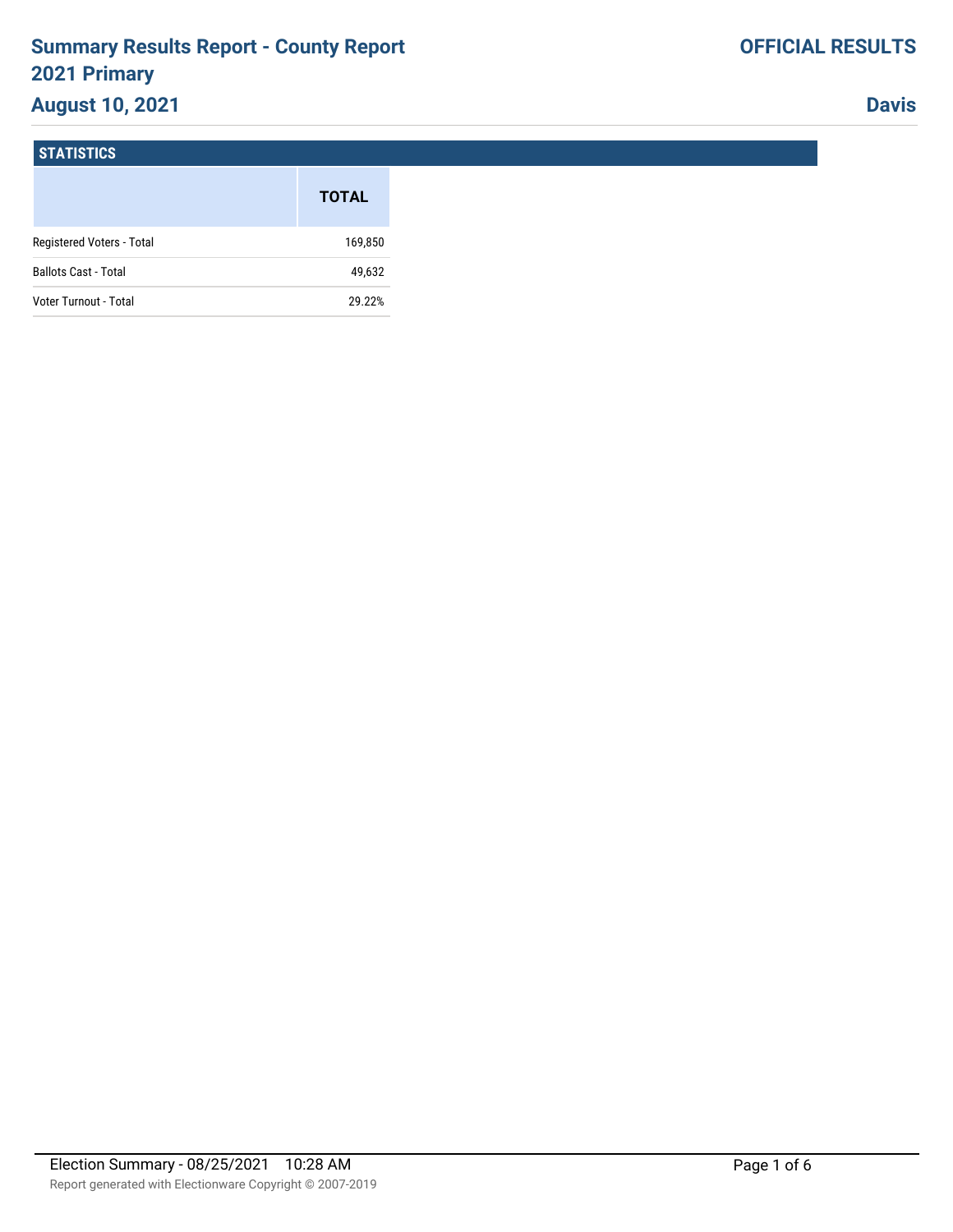### **Bountiful City Mayor**

Vote For 1

|                              | <b>TOTAL</b> |
|------------------------------|--------------|
| <b>KENDALYN KEYES HARRIS</b> | 5,699        |
| <b>RANDY LEWIS</b>           | 2,792        |
| <b>BOB LINDSAY</b>           | 2,086        |
| <b>Total Votes Cast</b>      | 10,577       |

## **Centerville City Mayor**

Vote For 1

|                         | <b>TOTAL</b> |
|-------------------------|--------------|
| <b>CLARK WILKINSON</b>  | 2,862        |
| <b>LAWRENCE WRIGHT</b>  | 968          |
| <b>GEORGE MCEWAN</b>    | 415          |
| <b>Total Votes Cast</b> | 4,245        |

### **Centerville City Council Centerville City**

Vote For 2

|                           | <b>TOTAL</b> |
|---------------------------|--------------|
| <b>GINA HIRST</b>         | 1,830        |
| NANNETTE S. SMITH         | 1,405        |
| <b>SPENCER SUMMERHAYS</b> | 1,272        |
| STEPHANIE (MCINTYRE) IVIE | 1,253        |
| <b>LYNN KEDDINGTON</b>    | 1,167        |
| <b>ADAM ALBA</b>          | 1,065        |
| <b>COLSON MCCLOY</b>      | 56           |
| <b>Total Votes Cast</b>   | 8,048        |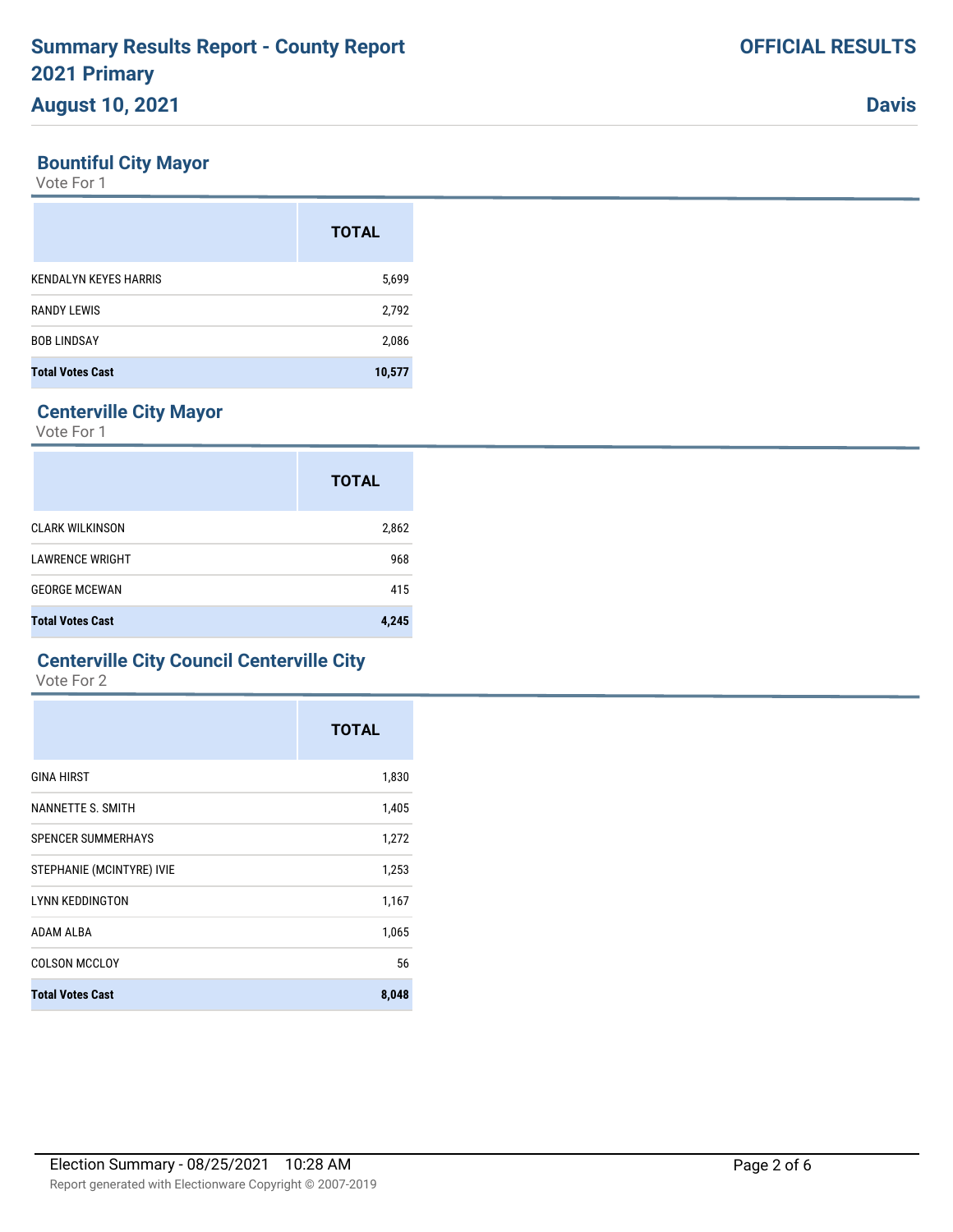BRANDON STANGER 1,235

LANE "MITCH" ADAMS 1,080 LORI MILLER 502 ANTHONY O. "TONY" THOMPSON 271

**Total Votes Cast 3,088**

**TOTAL**

#### **Farmington City Mayor**

**Clinton City Mayor**

Vote For 1

Vote For 1

|                         | <b>TOTAL</b> |
|-------------------------|--------------|
| <b>BRETT ANDERSON</b>   | 1,773        |
| <b>REBECCA WAYMENT</b>  | 1,323        |
| <b>BRYCE DAVIDSON</b>   | 1,145        |
| <b>Total Votes Cast</b> | 4,241        |

### **Kaysville City Council Kaysville City**

Vote For 2

|                         | <b>TOTAL</b> |
|-------------------------|--------------|
| PERRY R OAKS            | 2,123        |
| ANDRE M LORTZ           | 1,945        |
| ABBIGAYLE (ABBI) HUNT   | 1,899        |
| <b>NATE JACKSON</b>     | 1,525        |
| TIM ALLEN HODGES        | 730          |
| DAVID MOORE             | 710          |
| <b>Total Votes Cast</b> | 8,932        |

**Davis**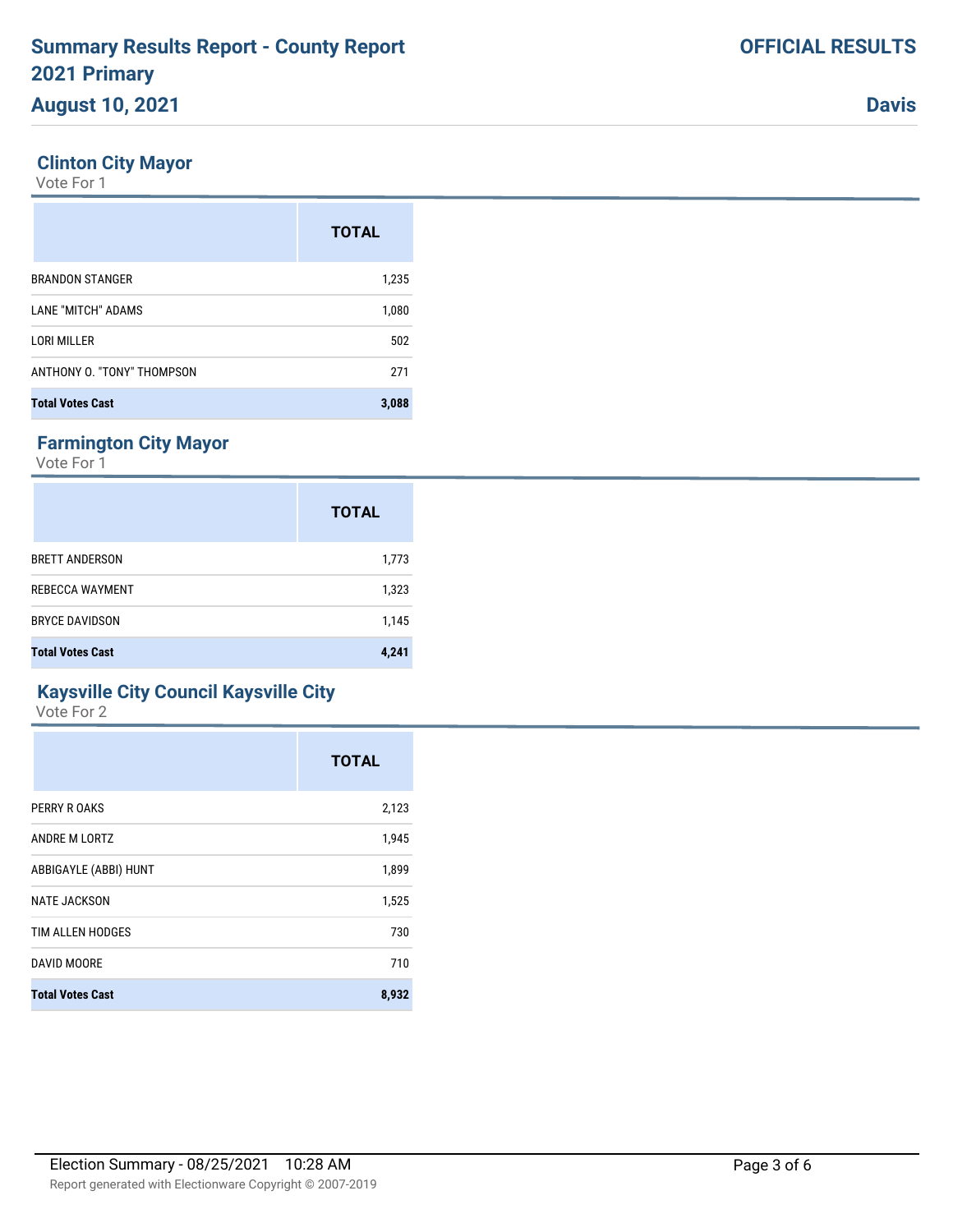**Davis**

### **Layton City Council Layton City**

Vote For 2

|                         | <b>TOTAL</b> |
|-------------------------|--------------|
| <b>TYSON ROBERTS</b>    | 4,418        |
| BETTINA SMITH EDMONDSON | 2,547        |
| <b>JESSE BAROCIO</b>    | 2,140        |
| <b>CJBENSON</b>         | 2,074        |
| <b>J. SCOTT CARTER</b>  | 1,863        |
| TOM CAVANAUGH           | 1,652        |
| <b>CHRIS CROWDER</b>    | 1,349        |
| KIRSTEN JACOBSON        | 1,265        |
| <b>ANGIE HRONEK</b>     | 1,229        |
| <b>Total Votes Cast</b> | 18,537       |

# **North Salt Lake City Council North Salt Lake City**

Vote For 2

|                         | <b>TOTAL</b> |
|-------------------------|--------------|
| <b>LISA BASKIN</b>      | 1,166        |
| <b>TAMMY CLAYTON</b>    | 1,095        |
| ALISA VANLANGEVELD      | 951          |
| MITCH TORGERSON         | 818          |
| LUISA AUVA'A TUPOU      | 796          |
| <b>Total Votes Cast</b> | 4,826        |

### **South Weber City Mayor**

Vote For 1

|                         | <b>TOTAL</b> |
|-------------------------|--------------|
| ROD WESTBROEK           | 714          |
| <b>WAYNE WINSOR</b>     | 665          |
| <b>LANCE NELSON</b>     | 580          |
| <b>Total Votes Cast</b> | 1.959        |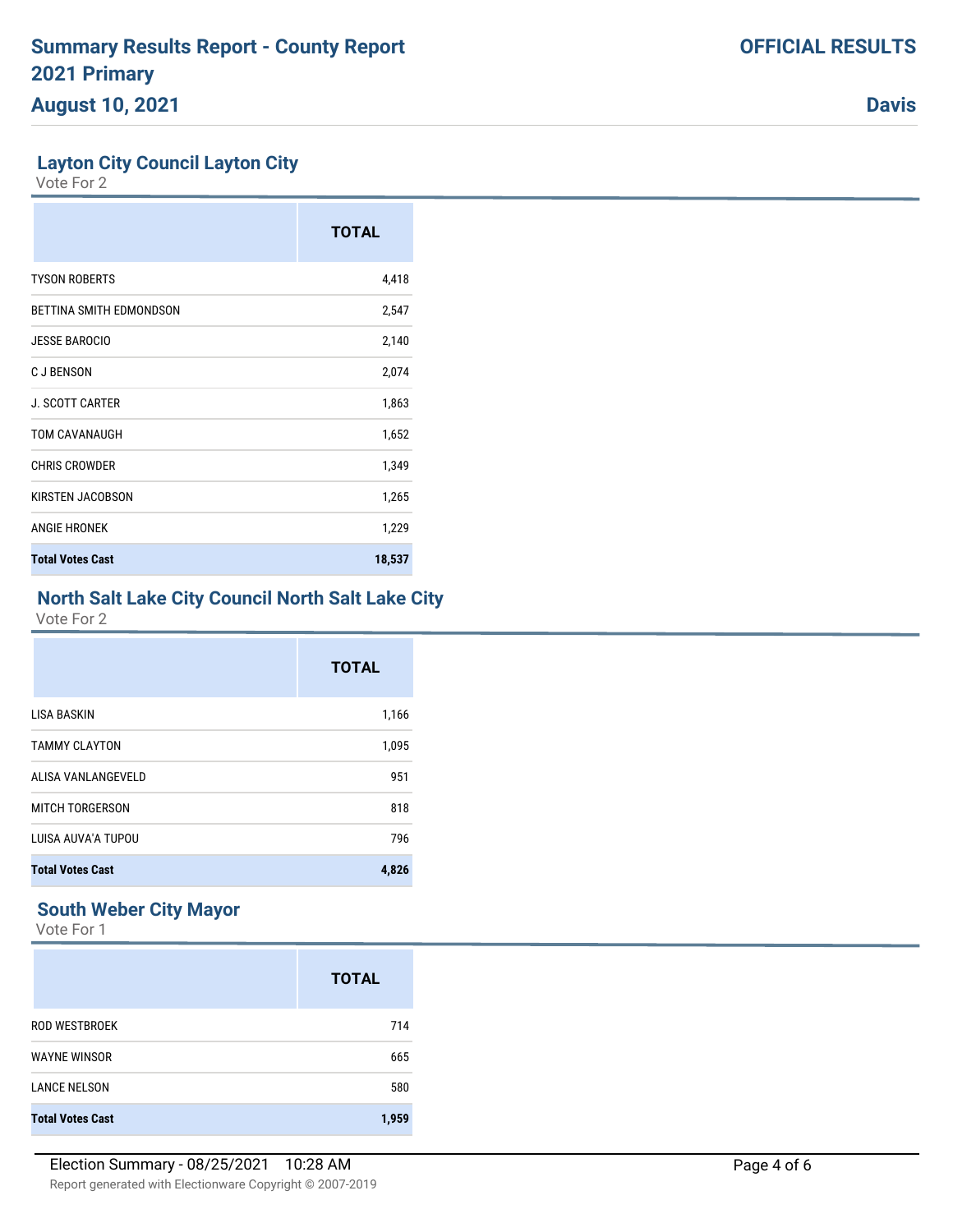**Davis**

### **Sunset City Council Sunset City**

Vote For 2

|                         | <b>TOTAL</b> |
|-------------------------|--------------|
| <b>SCOTT S. WIGGILL</b> | 313          |
| NANCY GRECO SMALLING    | 272          |
| <b>RYAN FURNISS</b>     | 190          |
| RONALD FISH WILSON      | 67           |
| <b>Total Votes Cast</b> | 842          |

# **Syracuse City Mayor**

Vote For 1

|                         | <b>TOTAL</b> |
|-------------------------|--------------|
| DAVE MAUGHAN            | 2,229        |
| MICHAEL GAILEY          | 1,514        |
| KALEN JORDAN            | 461          |
| <b>Total Votes Cast</b> | 4,204        |

### **Syracuse City Council Syracuse City**

Vote For 2

|                         | <b>TOTAL</b> |
|-------------------------|--------------|
| JORDAN B. SAVAGE        | 1,998        |
| <b>JENNIFER CARVER</b>  | 1,702        |
| <b>BRETT D. CRAGUN</b>  | 1,225        |
| <b>PAUL WATSON</b>      | 1,086        |
| AARON JOHNSON           | 856          |
| <b>TAD PURSER</b>       | 457          |
| <b>Total Votes Cast</b> | 7,324        |